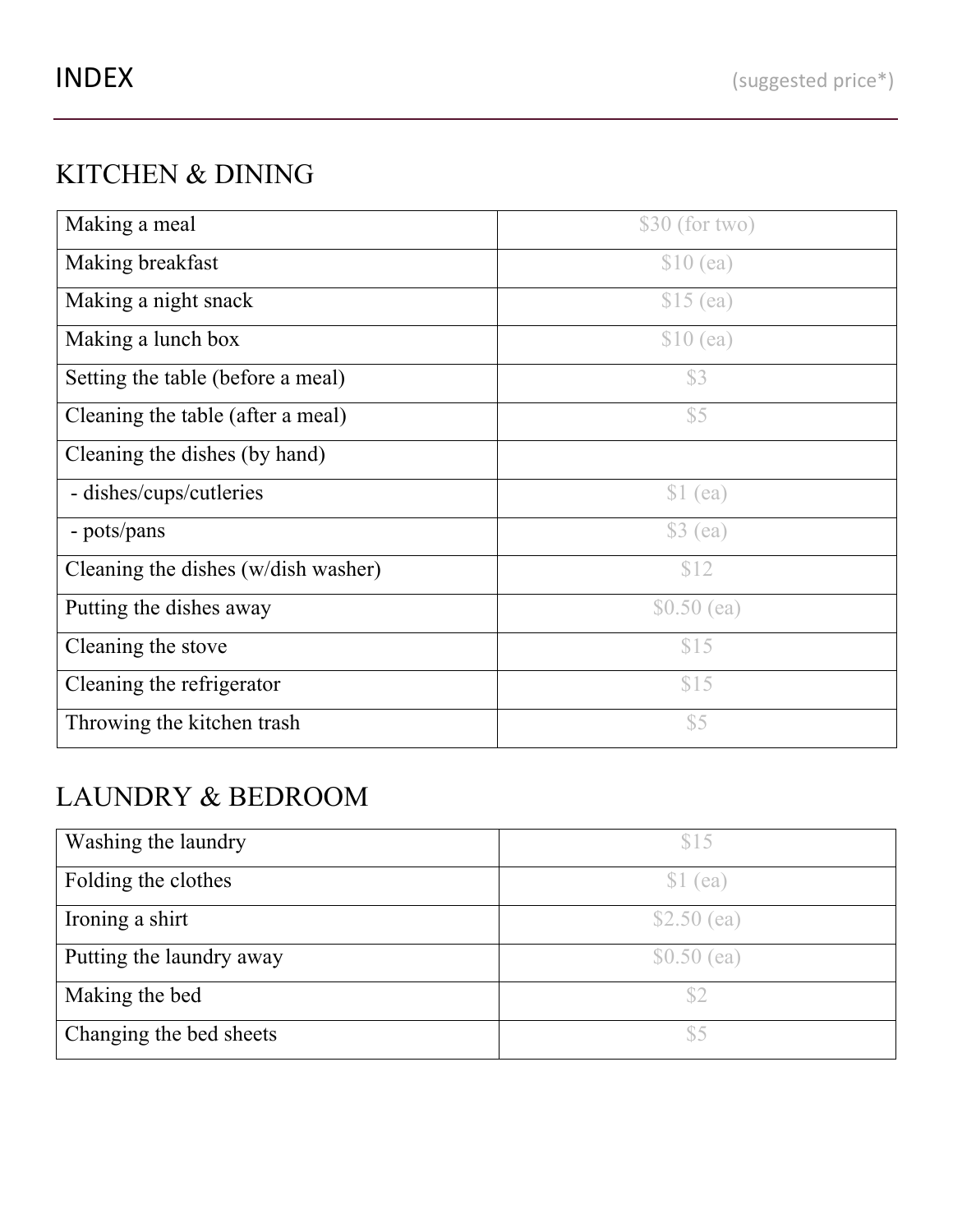# BATHROOM

| Cleaning the bathtub        | \$15 |
|-----------------------------|------|
| Cleaning the toilet         | \$10 |
| Cleaning the sink           |      |
| Replacing the toilet paper  |      |
| Replacing bathroom products |      |

| Managing first aid/household medicines |  |
|----------------------------------------|--|
| Throwing the bathroom trash            |  |

## LIVINGROOM

| Vacuuming            | \$30      |
|----------------------|-----------|
| Cleaning the vacuum  | \$10      |
| Wiping the floor     | \$30      |
| Wiping the shelves   | $$1$ (ea) |
| Cleaning the windows | \$2 (ea)  |
| Cleaning the mudroom | \$7       |
| Shining the shoes    | \$3 (ea)  |
| Washing the sneakers | $$8$ (ea) |
| Stitchery            | \$2       |
| Changing a bulb      | \$2       |